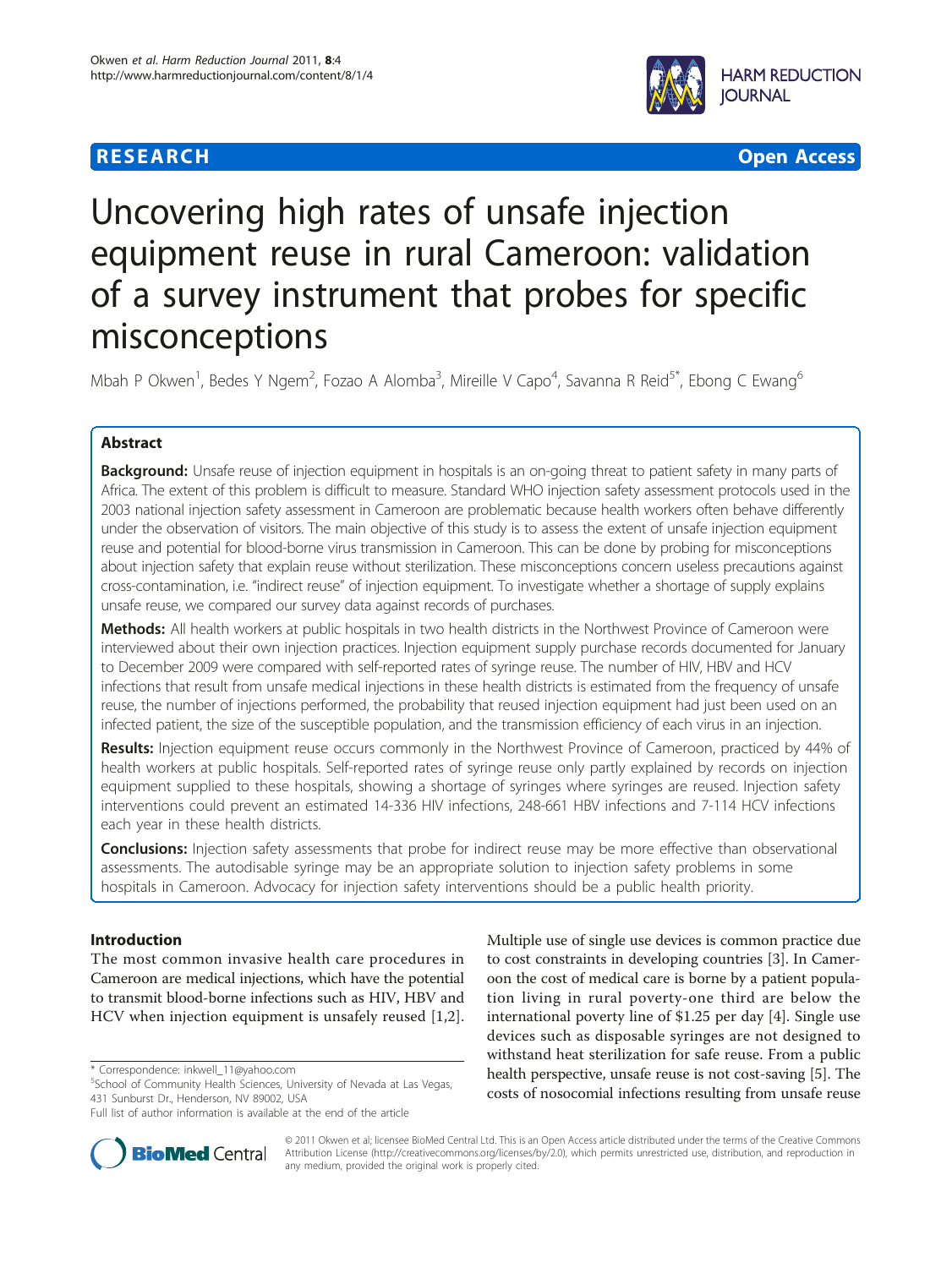are borne by the patients, who may face stigmatizing illness without knowing how they became infected.

Shortage of supply is not the only explanation for unsafe reuse. Many practices that endanger patient safety are related to health workers' misconceptions about infection control. Probing for these misconceptions may shed light on the prevalence of risky behaviors. Since 1992, more than 600 iatrogenic HBV and HCV outbreaks have been traced to reuse of injection equipment in countries with a low prevalence of these viruses [[6\]](#page-7-0). Important misconceptions identified behind these outbreaks include the beliefs that (1) it is safe to reuse a syringe after changing the needle, (2) it is safe to reuse a needle or syringe on the same patient, re-entering a multi-dose vial or saline bag with a used needle or syringe, and (3) it is safe to reuse a needle or syringe when accessing an IV port separated from the patient by intervening lengths of IV tubing or the presence of heparin locks or valves. In some instances providers change the needle to reuse the syringe on the same patient only, but the multidose vial may nevertheless become contaminated under these circumstances. These specific practices are sometimes referred to as "indirect reuse," as opposed to overt reuse of needles and syringes without any of these useless precautions.

An experimental assessment of two of these precautions-changing the needle to reuse the syringe, and reusing only to access an injection port separated from the patient by a length of IV tubing protected by heparin locks or valves-found neither precaution prevented blood contamination of the syringe [\[7\]](#page-7-0). Only if IV extension tubing is used will the third injection site (furthest from the patient) remain uncontaminated. The extension tubing itself cannot be used on multiple patients safely, and one instance of such reuse has already led to a major patient notification and outbreak investigation in the U.S. (Broward General Medical Center, Fort Lauderdale, Florida). The expense of providing each patient with extension tubing renders the precaution potentially more expensive than using a new needle and syringe for every injection. All forms of indirect reuse have been linked to HBV or HCV transmission in outbreak investigations [\[8](#page-7-0)]. Reuse of the syringe after changing the needle has been linked to rapid HIV transmission in an outbreak investigated in Russia in 1989 [[9\]](#page-7-0). An outbreak of HIV traced to syringe reuse to flush an IV line at a dialysis clinic in Egypt in 1993 led to 64 infections in patients, or 32% of all HIV infections in Egypt at that time [[10](#page-7-0)].

Problems with health governance in public hospitals in Cameroon also contribute to unsafe practices such as reuse without sterilization. For example, a healthcare worker may illegally collect money from a patient to buy syringes or surgical materials and then economize on the number of syringes or materials bought, to maximize personal gain. Health workers earn \$400 per month after taxes, \$55 less than the cost of supporting an average family of five. In addition, most hospital sharps waste disposal systems are substandard (authors' personal observation). The presence of loose sharps waste contributes to reuse of equipment for the same patient or use of leftovers from another patient. The community does not participate in deciding how or where medical waste is disposed, and dumping of sharps waste in open spaces creates additional risk.

The connection between problems with health governance and problems with infection control is not unique to Cameroon. The U.S. Centers for Disease Control (CDC) has supported investigations that identified unsafe injections among the important transmission routes in three large iatrogenic HIV outbreaks in Romania [\[11-15](#page-7-0)], Kazakhstan [[16\]](#page-7-0), and Kyrgyzstan [[17](#page-7-0)]. In 2010 the CDC investigated the exceptionally high prevalence of HIV in the rural town of Jalal Pur in Pakistan, an anomaly discovered at a mobile HIV screening in 2009. This investigation determined that over many years unsterile medical injections acted as a bridge between the concentrated HIV epidemic in high risk groups and the general population [\[18](#page-7-0)]. All of these outbreaks were traced to corrupt practices by health workers who either reused equipment without precautions or practiced extortion by charging patients for supplies that were not new.

The World Health Organization recommends an observational assessment protocol (Tool C) for evaluating medical injection safety in developing countries [\[19](#page-7-0)]. An injection safety assessment team observed 92 injections at 77 health care facilities in Cameroon in 2003 using Tool C. These observers found that 100% of injections were given with a needle and syringe taken from a new, sealed package [[20\]](#page-7-0). Indirect reuse was hardly observed, as 98% of reconstitutions were performed with a needle and syringe taken from a new, sealed package. These findings are a seeming underestimate of actual reuse rates. Observational patient safety performance assessments are problematic because the presence of a visiting observer influences performance and adherence to the standard precautions. This research methods problem is usually referred to as the Hawthorne effect.

The authors have commonly observed unsafe reuse in the Northwest Province of Cameroon. Patients who make an informal payment for a new needle and syringe may receive an injection with a used syringe. The Cameroon Ministry of Public Health launched a campaign against hospital corruption in 2007, 'Hopital Sans Corruption.' This campaign attempted to educate patients not to pay for any medical services directly to health care workers or without the issuance of hospital receipts. This campaign was not welcomed by healthcare workers and it soon died down as they argued that these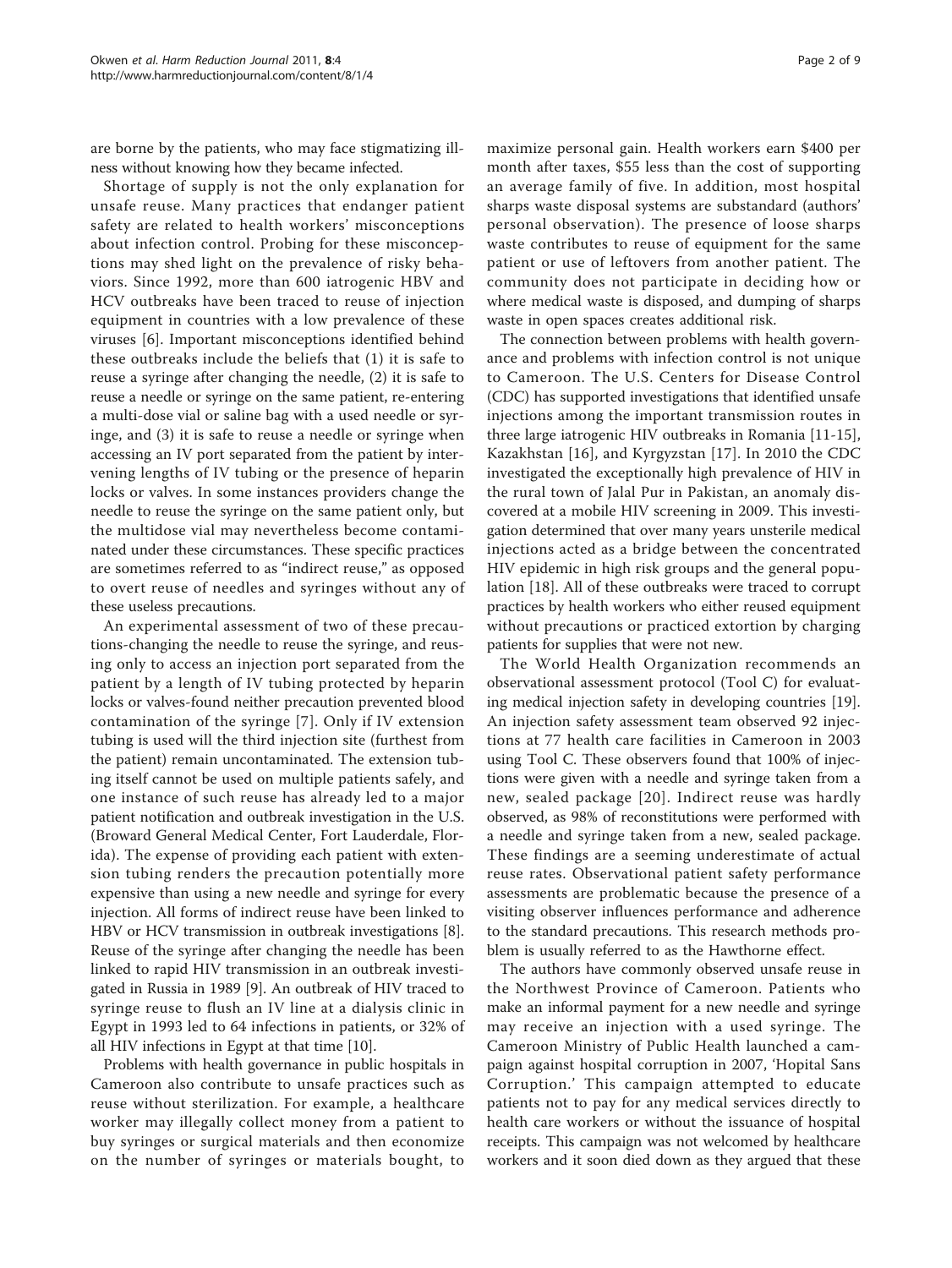illegal practices had no impact on the patients' well being (authors' personal observation). An initial study revealed that the primary consequence of poor governance at district hospitals was poor quality of service. Interest in health governance reform is ongoing. The district health service of Bali requested the assistance of the Netherlands Development Organization in 2010 to evaluate the concrete effects of poor governance in terms of unsafe injection practices.

The purpose of this survey of infection control practices in maternity wards and outpatient wards in all public hospitals in two rural health districts was to assess the risk to patients from injection equipment reuse. These health districts are located in the Northwest Province of Cameroon, a region noted within the country for higher standards of patient care. Survey methods that probe for misconceptions about injection safety were compared with records indicating how many syringes and needles are supplied to these hospitals. We also assessed sharps waste disposal at these hospitals. The rates of blood-borne virus transmission through unsafe medical injections in these hospitals were estimated using a model. Data on injection frequency were taken from the national Demographic and Health Survey conducted in 2004 [\[21](#page-7-0)].

## Methods

A total of 69 (of 98) health workers at fifteen hospitals were interviewed on their own infection control practices. In assessing injection safety, we investigated four types of reuse: (1) reuse of the syringe and needle, (2) reuse of the needle after changing the syringe, (3) reuse of the syringe after changing the needle, and (4) reuse of a needle or syringe to flush a patient's catheter. These questions (see Additional file [1](#page-6-0)) were selected to capture the most common types of reuse identified in bloodborne virus outbreaks [[8](#page-7-0)]. Data collectors were drawn from among health staff working at the hospitals investigated who were highly motivated to improve injection safety. They participated in a six hour workshop in sensitive interviewing techniques. The numbers of needles and syringes supplied to these hospitals were collected to investigate whether supplies were inadequate.

The number of HIV, HBV and HCV infections that result from unsafe medical injections can be estimated from the number of injections performed (n), the probability of unsafe reuse  $(p_r)$ , the probability that reused injection equipment had just been used on an infected patient  $(p_v)$ , the size of the susceptible population  $(p_s)$ , and the transmission probability of each virus in an unsafe medical injection  $(p_t)$  [[22](#page-7-0)].

$$
Incidence = n \times p_r \times p_v \times p_s \times p_t \tag{1}
$$

The average adult in Cameroon receives 2.4 medical injections each year according to the 2004 Demographic and Health Survey (DHS) [[21](#page-7-0)]. The publically available DHS data set shows that 11.3% of these injections were given to HIV positive patients. The prevalence of HBV among blood donors in Cameroon ranges from 6-16% and the prevalence of HCV in blood donors ranges from 0.8-3.9% [[23,24\]](#page-7-0). No other recent estimates of HBV prevalence are available, but these figures may underestimate population prevalence. Estimates of HCV prevalence in Cameroon range up to 13.8%, with lower prevalence in blood donors and young women (1.8- 1.9%) due to a marked age cohort effect [[25-28\]](#page-7-0).

The WHO estimates the probability of transmission in an unsafe medical injection is 1.2% for HIV, 6% for HBV (but 30% if the source patient is a carrier of the hepatitis B e antigen), and 1.8% for HCV [[22\]](#page-7-0). An estimated 15% of HBV positive adults in Cameroon are carriers of the hepatitis B e antigen [[29](#page-7-0)]. The WHO estimate of the probability of HIV transmission per unsafe medical injection is the midpoint of a range of estimates (0.3-2.3%) developed from studies of accidental needle injuries in health workers [[30\]](#page-7-0). Alternatively, a nosocomial HIV outbreak infecting more than 1,000 children in Romania suggested transmission rates of 3-7% [[30\]](#page-7-0). Recently it has been argued that rinsing or wiping injection equipment eliminates this transmission risk in medical settings [[31\]](#page-7-0). However, a needlestick accident involves only the insertion of a needle. The plunger is not depressed in an accidental stick and the contents of the syringe are not injected. A calculation of the difference in administered inoculum volume between insertion of a needle and injection of the contents of the syringe shows that this difference offsets the reduction in inoculum volume achieved by rinsing a needle and syringe between uses [[32\]](#page-7-0).

## Results

In total 44% of health workers reported practicing some form of unsafe injection equipment reuse. The most common practice is reuse of the syringe after changing the needle (36%). Several health workers practiced more than one type of unsafe reuse. Only 2% of health workers reported they would reuse a needle and syringe on another patient, but 39% would reuse either the needle or the syringe. In total 13% would reuse injection equipment to flush a patient's catheter (Table [1](#page-3-0)).

Health workers' self-reported behavior agreed with the records of injection supplies ordered at some hospitals. This suggests that many of those who reported reusing injection equipment did so routinely. Either the overall syringe reuse rate in the first health district was lower than the percentage of health workers who reported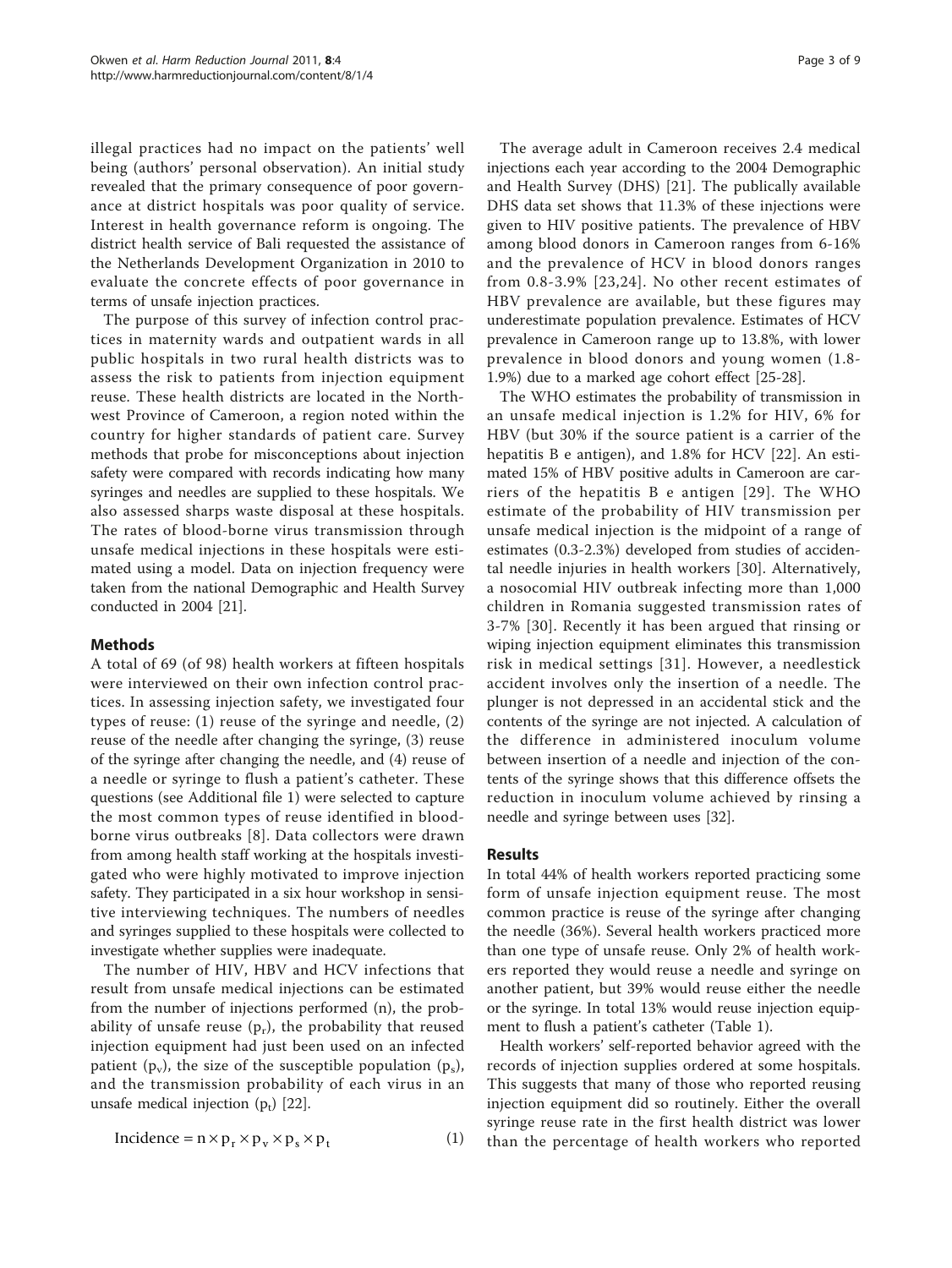<span id="page-3-0"></span>Table 1 Self-reported injection equipment reuse in Northwest Province of Cameroon, 2010.

| Type of reuse               | Providers reporting reuse |       |  |
|-----------------------------|---------------------------|-------|--|
| None                        | 39                        | (56%) |  |
| Syringe and needle          |                           | (2%)  |  |
| Syringe only                | 17                        | (25%) |  |
| Needle only                 | 2                         | (3%)  |  |
| Only to flush a catheter    |                           | (3%)  |  |
| Syringe or needle           |                           | (2%)  |  |
| Syringe/to flush a catheter |                           | (10%) |  |
| Total                       | 69                        |       |  |

sometimes reusing syringes, or many health workers reused syringes when there was no shortage of supply. Not all hospitals where reuse is practiced had purchasing policies that created a shortage of syringes. (Table 2)

Supply records suggest at least 11% of injections given in these hospitals were performed with reused syringes in 2009. Under this assumption, unsafe injection practices may have led to 14-336 HIV infections, 248-661 HBV infections and 7-114 HCV infections between January and December 2009. Actual numbers may be higher or lower depending on the injection equipment reuse practices of other health care providers in these districts. These estimates are conservative, missing at least two types of reuse practiced at these hospitals. The number of unsafe injections administered through intravenous lines or with reused needles could not be estimated from the available data.

Only two of the fourteen hospitals used a standard incinerator for medical sharps waste. All other hospitals practiced open dumping and irregular burning. Most burned medical waste more than once a month.

#### **Discussion**

In Cameroon, the quest to attain the millennium development goals has been greatly hindered, indirectly, by poor governance issues at public facilities and intractable problems with infection control [[33\]](#page-7-0). This survey revealed that injection equipment reuse is exceedingly common in Cameroon. Little effort is made to sterilize syringes between uses on multiple patients. Purchasing practices have resulted in a shortage of syringes at some hospitals. This is an unacceptable approach to dealing with budget shortfalls. Sharps waste management is also substandard. Self-reported injection equipment reuse may be more reliable than observational injection safety assessments, provided the survey instrument probes for specific types of injection equipment reuse that health workers may mistakenly believe to be safe. If data collectors are not recruited from among the respondents' colleagues they cannot reasonably expect to obtain honest answers in a face-to-face interview. Under these circumstances an anonymous self-administered paper and pencil questionnaire completed in a one-on-one interview is recommended (see Additional file [1](#page-6-0)). This approach has succeeded both in injection safety research and in research investigating informal payments for health services [[34](#page-8-0),[35](#page-8-0)].

Many health staff participating in the survey expressed a desire to change these unsafe practices. Even those implicated in corrupt practices were unhappy with the situation. One respondent in the present survey noted that he feels nauseous when he 'eats' (spends) the money he collects in illicit payments for unsafe injections. This remark is consistent with previous research showing that informal payments for health services are not good for morale [[36\]](#page-8-0). Nevertheless, informal payments continue to

|  |  | Table 2 Supplies of syringes and needles in one health district, January to December 2009. |  |
|--|--|--------------------------------------------------------------------------------------------|--|
|--|--|--------------------------------------------------------------------------------------------|--|

| Hospital                   | Syringes and<br>needles |          | Needles Butterfly needles and<br>canullars <sup>1</sup> | Discrepancy between needles and<br>syringes <sup>2</sup> | Self-reported syringe<br>reuse |
|----------------------------|-------------------------|----------|---------------------------------------------------------|----------------------------------------------------------|--------------------------------|
| Urban public<br>hospital   | 2852                    | 700      | 300                                                     | 24%                                                      | 33%                            |
| Private hospital           | 22160                   | $\circ$  | 405                                                     | $0\%$                                                    | 0%                             |
| Rural public<br>hospital 1 | $\circ$                 | 100      | $\circ$                                                 | $\overline{a}$                                           | 0%                             |
| Rural public<br>hospital 2 | 100                     | $\circ$  | 50                                                      | $0\%$                                                    | 50%                            |
| Rural public<br>hospital 3 | 611                     | $\Omega$ | 310                                                     | $0\%$                                                    | 25%                            |
| Rural public<br>hospital 4 | 927                     | 200      | 250                                                     | 21%                                                      | 25%                            |
| District Hospital          | 3300                    | 2200     | 2517                                                    | 67%                                                      | 66%                            |
| <b>Total</b>               | 29950                   | 3200     | 3832                                                    | 11%                                                      | 36%                            |

1. Used to secure IV lines.

2. (Total needles consumed, excluding butterfly needles and canullars-total syringes consumed) ÷ Total syringes consumed = Total syringes reused, assuming all needles consumed were used.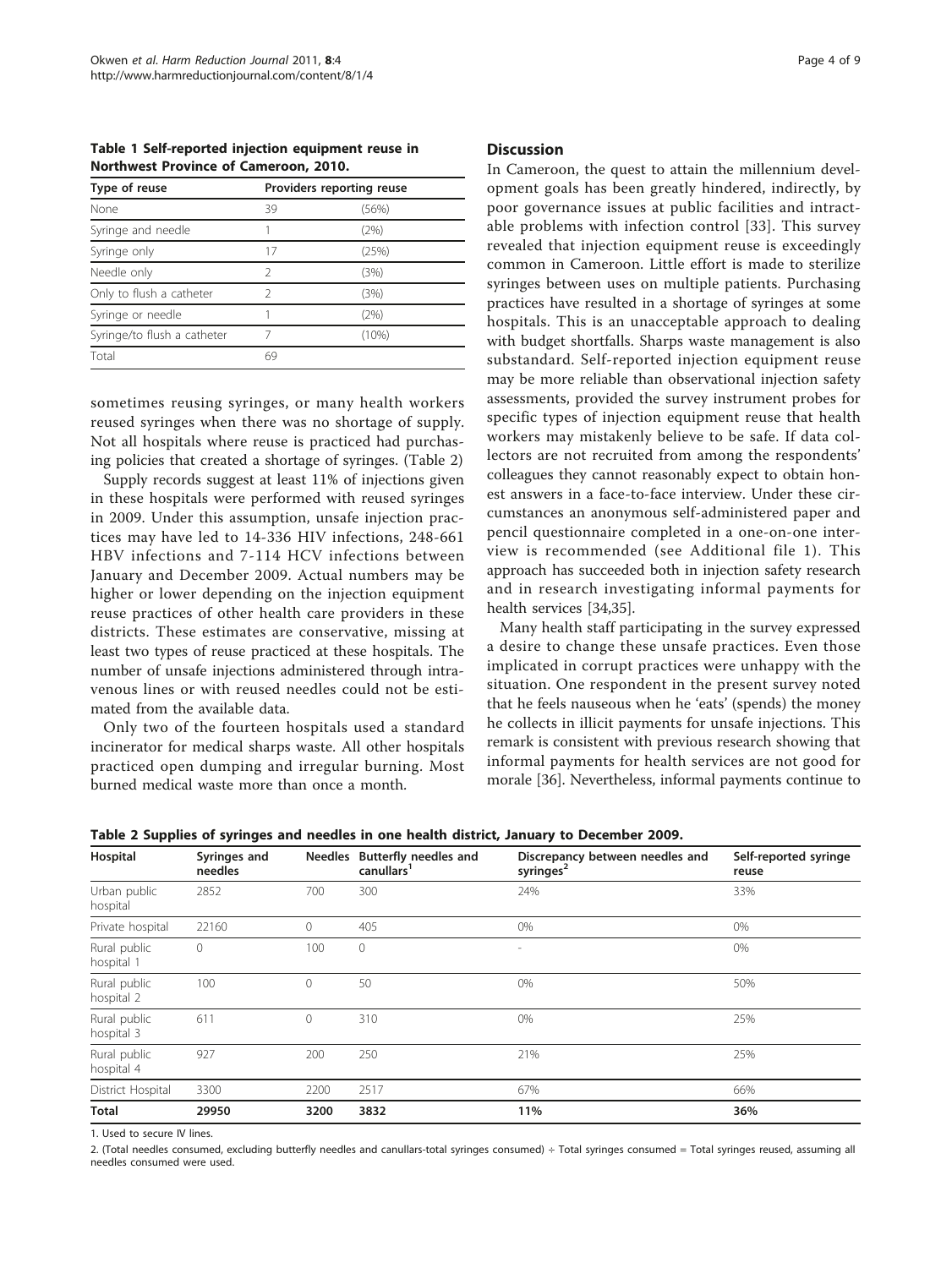be seen as critically important compensation for health staff in low wage countries where salary payments may be irregular [\[37](#page-8-0)]. Measures to eliminate unsafe injection equipment reuse must account for the staying power of these practices. Transparency International ranks the health sector 9<sup>th</sup> among the 20 sectors most affected by corruption in Cameroon in 2006 [[38](#page-8-0)]. Research into informal payment systems has shown that improving wages alone is not an adequate prevention-unless penalties are in force, corrupt practices will continue [[39\]](#page-8-0). Some African countries now restrict the importation of syringes that do not have reuse prevention features that engage automatically (see Additional file [2](#page-6-0)). Additional file [3](#page-6-0) presents a detailed description of corruption problems in hospitals in Cameroon and proposed measures to improve health governance.

The practice of reusing injection equipment contributes to millions of serious infections worldwide each year. The WHO estimates that 5% of HIV infections, 32% of hepatitis B infections and 40% of hepatitis C infections result from unsafe medical injections in the developing world [[22\]](#page-7-0). The high prevalence of hepatitis C virus in older age groups in Cameroon dates to mass injection campaigns carried out in the colonial era with unsafe injection practices [[40\]](#page-8-0). In the effort to eradicate sleeping sickness, leprosy, and syphilis with intravenous injections, hepatitis C transmission was so intense that in the most affected age cohorts prevalence exceeded 50% [[41\]](#page-8-0). Recent research into the viability of HIV recovered from syringe washes in Cameroon suggests that historic unsafe reuse of syringes used for phlebotomy and IV injections and lack of testing of blood for transfusion may have fueled the massive expansion of HIV subtype CRF\_02 in this region [[42](#page-8-0)]. Ongoing research is exploring the hypothesis that these practices also contributed to SIV human infection 50 to 60 years ago.

The role of unsafe medical injections in Africa's HIV epidemic has been debated since the beginning of HIV epidemiology [[43](#page-8-0)]. When only data on prevalent HIV infection were available, it made sense to assume that injections were associated with HIV infection because those with advanced HIV and AIDS needed curative injections. Most reports on the association often observed between receiving medical injections and recent HIV infection note that this data is also difficult to interpret. Fourteen prospective studies conducted in Africa looked at curative and birth control injections as causes of recent HIV infection [[44-57](#page-8-0)]. The median fraction of HIV transmission attributed to medical injections in these studies is 18%. These associations are often discounted because little was done to control for overlapping sexual exposures or the need for medical injections to treat early HIV disease (seroconversion illness).

More recently, Brewer, Roberts and Potterat have shown that antenatal tetanus injections and phlebotomy injections are associated with prevalent HIV infection in ten countries sub-Saharan Africa, including Cameroon [[58](#page-8-0)]. This study is well controlled for demographic and sexual confounders. This analysis excluded women who had previously tested for HIV and who may have been referred to antenatal care for screening to enroll in services for the prevention of mother-to-child HIV transmission. The combined adjusted odds ratio for exposure to these two punctures is 1.29 (95% CI 1.08-1.54). As 80% of women who had been pregnant within the past 5 years in Cameroon had been exposed, this risk factor explains 19% of HIV infections in women with young children in Cameroon. A possible confounder in this association between HIV and tetanus and phlebotomy injections is the receipt of other unsafe injections during attendance at the antenatal clinic. Some women may have stopped by for antenatal services because they were attending the clinic for other curative services.

Like research into HIV origins, controversies in contemporary blood-borne HIV epidemiology in Africa are tied up in a narrative of blame [[59\]](#page-8-0). The practice of unsafe reuse raises ethical concerns for the public health community, and the language of injustice has been invoked to advocate for reform [[60\]](#page-8-0). Health workers are bound by the Principles of Non-Maleficence and Beneficence to take every possible measure to protect vulnerable patients from healthcare-associated infections [\[61](#page-8-0)]. We are certain that the realm of the possible now includes the prevention of HIV transmission from patient to patient in countries with generalized AIDS epidemics. In 2004, 15 predominately Western authorities in HIV epidemiology wrote to *Lancet* that the effect of the elimination of unsafe injections would be inconsequential to the AIDS epidemic in Africa [[31](#page-7-0)]. Five years later, 27 predominately African scientists and public health officials signed a joint statement of the research agenda concerning unsafe health care in Africa listing several flaws in this argument [[62](#page-8-0)]. They called for higher quality research into blood-borne HIV and an end to tolerance for unsafe health care practices.

Resource constraints continue to hinder the fight against HIV in Africa, and the moral distress this causes health workers is a strain on the profession [[63](#page-8-0)]. An ethos of triage has been invoked in the field of HIV research in the interests of shutting down debate over blood-borne HIV [[31\]](#page-7-0). A timely interest in pursuing a zero tolerance policy for nosocomial HIV in high prevalence countries is nevertheless possible. Observational injection safety assessments across Africa have shown widespread endorsement of single use policies [[64\]](#page-8-0). Underlying problems with indirect reuse make health workers uncomfortable and can certainly be changed.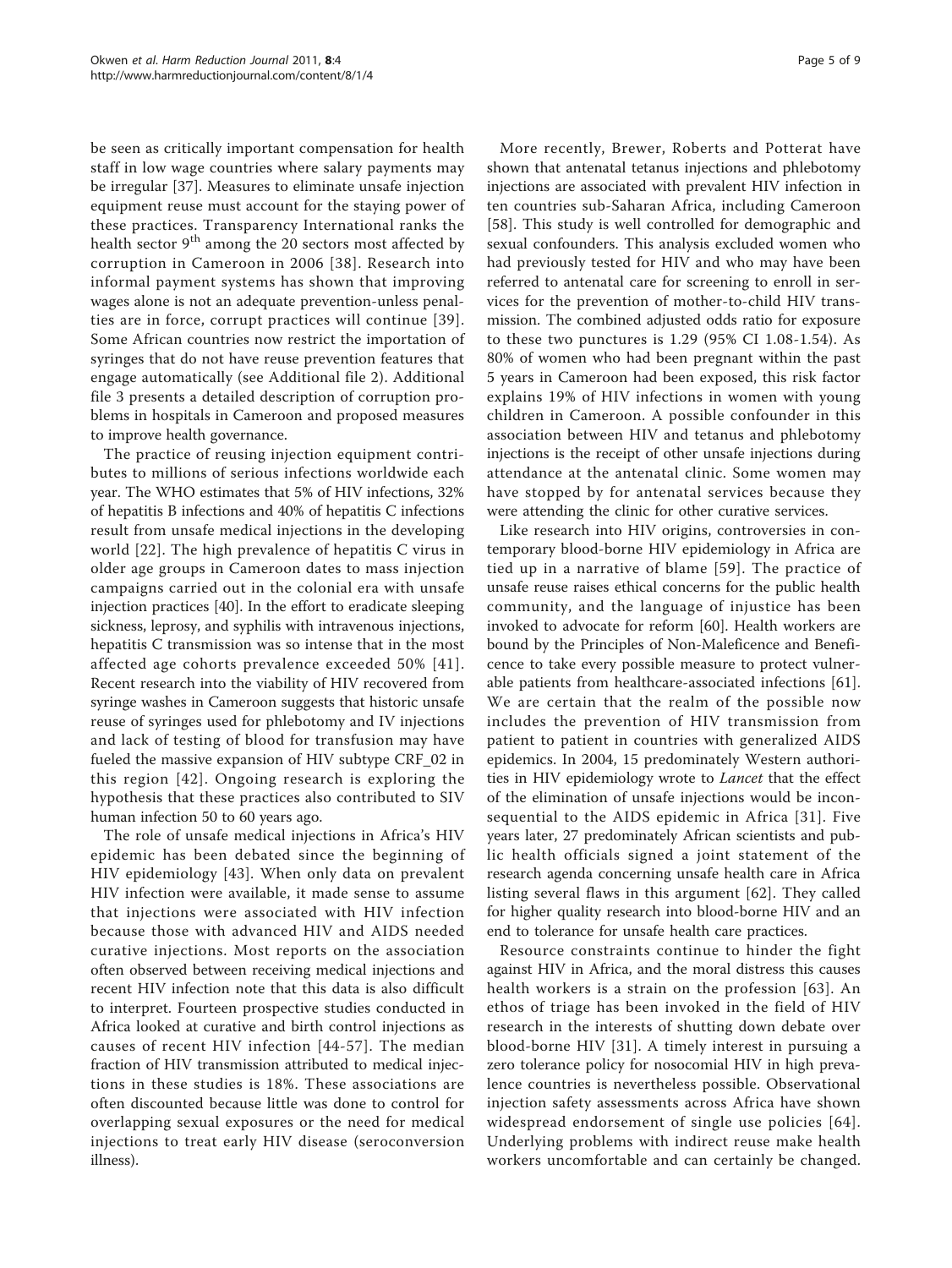Related problems with health governance are already targets for reform [\[65\]](#page-8-0).

Despite single use guidelines in the World Health Organization's best practices for safe injections, injection equipment reuse is common practice where resources for injection safety training and infection control supervision are lacking. Indirect reuse, such as reusing a syringe after changing the needle, has been specifically reported in Burkina Faso, South Africa and Swaziland [\[66](#page-8-0)-[68](#page-8-0)]. The same practices are still reported by a few injection providers in high income developed countries, including the U.S. [[69,70\]](#page-8-0) We hypothesize that other forms of indirect reuse can also be observed around the world. The misconceptions that lead to reuse without sterilization seem to arise from the structure and appearance of injection equipment and not from local traditions. We outline methods for assessing the relative importance of various specific misconceptions in Additional file [4.](#page-6-0)

In 2000, syringe reuse rates in Burkina Faso were comparable to contemporary reuse rates in the United States. This achievement stands in the face of widespread pessimism about the possibility of eliminating unsafe reuse in least developed countries. Burkina Faso has since adopted a national injection safety policy that restricts the importation of syringes that are not reuse prevention feature syringes that engage automatically, like the auto-disable syringe.

In 2001, the World Health Organization recommended the use of auto-disable syringes for all immunization injections in the Expanded Programme on Immunizations. For the first several years of this guideline, this recommendation did not cover reconstitution syringes. A more recent recommendation for autodisable syringe use issued by UNICEF applies to reconstitution syringes as well. The reconstitution syringe can contaminate a multi-dose vial if reused on the same patient when drawing more vaccine, and if the contaminated multidose vial is used again multiple subsequent patients can be infected. Viable HIV has been recovered from an experimentally contaminated medication vial, showing that an HIV outbreak may also occur if injection equipment is reused on the same patient when accessing a multi-dose vial or saline bag [\[71](#page-8-0)]. Multiple viral hepatitis outbreaks in the U.S. have been traced to this practice [\[8](#page-7-0)].

Importantly, the majority of medical injections given in Africa are not immunization injections. In the Democratic Republic of Congo, Nigeria, Tanzania and Uganda, reuse prevention feature syringes are now required for all medical injections. Like Burkina Faso, Tanzania now restricts the importation of syringes that do not have reuse prevention features that engage automatically.

Another WHO target for improving injection safety in developing countries is eliminating unnecessary medical injections. The overuse of injectable medicines in developing countries is often perceived as demand-driven, due to cultural beliefs that injections are more powerful than other forms of medication. But recent research has shown that injection providers overrate demand for injections and are mistaken to assume that all their patients wish to receive an injection. Overuse of injections is also institutionalized in national essential drug lists. There are 32 injectable drugs (excluding five anesthetic agents) on Cameroon's essential drug list (out of 149 medications). Of these injectable drugs, all but seven are available in oral formulations. Countries facing serious problems with injection equipment reuse could replace injectable drugs with their oral formulations on the national essential drug list to reduce risk. The transition to oral first-line treatment for malaria throughout sub-Saharan Africa has made important inroads in this direction.

Under the President's Emergency Plan for AIDS Relief the U.S. CDC will support and USAID will fund any iatrogenic HIV outbreak investigation in Africa if invited to support such an investigation by the Ministry of Health. However, at present resources for identifying outbreaks are limited in Africa. Surveillance for HIV infections in children with HIV negative mothers exists only in South Africa [\[72](#page-8-0)]. CDC officials have indicated an interest in launching an investigation at the point when unsafe injection practices are identified rather than limiting investigations to recognized clusters of epidemiologically linked infections [[8](#page-7-0)]. Detection of outbreaks is difficult even where blood-borne virus surveillance exists. Routine case-investigations have shown 50% of persons interviewed do not report behavioral risk factors for acute hepatitis B and C in the U.S. [[73\]](#page-8-0) This finding suggests widespread undetected nosocomial transmission in a country with blood-borne virus surveillance and low levels of reuse. Problems in high prevalence countries may be quite serious without being obvious in the absence of surveillance.

Unfortunately programmatic funding for injection safety interventions under PEPFAR ended in 2010. Millions of dollars have been spent developing and supporting national injection safety policies in ten African countries under PEPFAR's Making Medical Injections Safer (MMIS) program. However, these interventions only indirectly addressed unsafe reuse, by promoting the standard that a new needle and syringe be removed from a new, sealed package for every injection for the patient to see. This standard was developed to empower patients. In many countries this training was supported with public education campaigns creating demand for safe injections. However, this standard does not involve the patient as an active observer if injections are given to inpatients through an IV line. Countries that achieved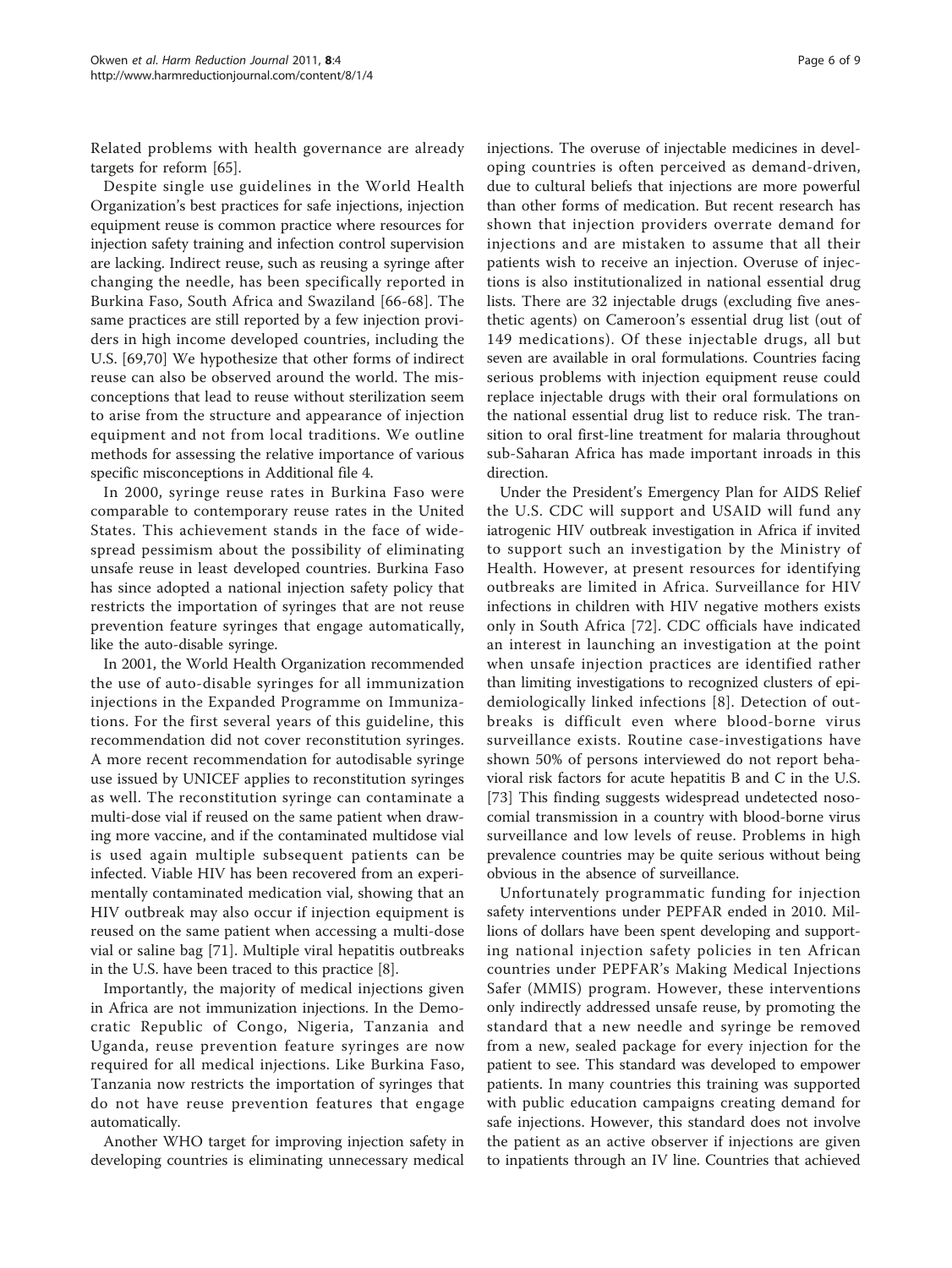<span id="page-6-0"></span>nearly 100% compliance with this standard using Tool C also showed less compliance during reconstitution. This discrepancy may arise from the persistent misconception that it is safe to reuse on the same patient. Although MMIS trained thousands of health workers in injection safety, they did not explicitly address the misconceptions that lead to indirect reuse.

The efficacy of MMIS interventions carried out so far has only been assessed using WHO Tool C [[64\]](#page-8-0). Our findings suggest Tool C is an inconclusive measure of blood-borne virus transmission risk. Continued attention to injection safety in MMIS countries and programmatic interventions in other African countries are still needed. Advocacy to PEPFAR and other donor programs and research funding bodies should place due emphasis on stopping the reuse of syringes, inappropriate use of multidose vials, and reuse to access IVs. Injection safety assessments in developing countries that fail to observe reuse during formal visits should not engender a false sense of security about the safety of injection practices. Unsafe reuse is a sensitive behavior that has not yet been eradicated in the United States [[70\]](#page-8-0). Injection equipment reuse is a possible threat to public health that warrants further investigation in most countries with a high prevalence of blood-borne viruses.

We do not join other authors in calling for a reallocation of research and prevention funds presently needed in the fight against sexual HIV transmission. We consider the positive evidence of a heterosexual HIV epidemic in Africa robust and uncontroversial. Much has been made of the null results of randomized control trials studying STD treatment as an HIV prevention measure [\[74,75\]](#page-8-0). Nevertheless, exposure to other STDs is reliably predictive of exposure to HIV in observational studies [[76\]](#page-8-0). Randomized treatment trials have no bearing on this research finding. As resources for HIV prevention diminish, injection safety interventions need to be integrated into other health systems strengthening and health workforce development programs. They cannot be expected to compete for priority with sexual HIV prevention activities.

## Conclusions

The present survey, unlike a previous observational assessment of injection safety in Cameroon using WHO Tool C, detected high rates of injection equipment reuse without sterilization. Our approach to probing for unsafe reuse, a sensitive behavior that may be concealed from visiting observers, may be more effective than the WHO standard. Where data collectors cannot be enrolled from among local health staff and prepared in an intensive workshop to perform sensitive interviews, alternative strategies are needed. Anonymous written questionnaires probing for the common misconceptions

that explain reuse without sterilization have succeeded in other settings in developing and high income developed countries.

The autodisable syringe may be an appropriate solution to injection safety problems in some hospitals in Cameroon. Corruption contributes to unsafe reuse in this health care system and may frustrate interventions that depend on voluntary behavior change. However, injection safety trainings may also have benefit, as providers readily admitted to unsafe practices. The Safe Injections Coalition based in the U.S. has developed multimedia injection safety training materials that specifically address the misconceptions that lead to reuse without sterilization, the "One and Only Campaign" video, signage and brochures [http://www.oneandonly](http://www.oneandonlycampaign.org/)[campaign.org/](http://www.oneandonlycampaign.org/). Patients should be taught to expect to see a new needle and syringe removed from a new, sealed package for every injection. Educational interventions in health systems where serious problems with corruption are directly linked to unsafe practices should be supported with institutional reforms to improve health governance. Implementation of these strategies will take time. A more immediate, administrative strategy to reduce risk is to replace injectable drugs with their oral formulations on the national essential drug list.

## Additional material

[Additional file 1: A](http://www.biomedcentral.com/content/supplementary/1477-7517-8-4-S1.DOC) Patient Safety Assessment protocol that lays out both the procedures piloted in Cameroon and an alternative formulation for use as an anonymous questionnaire to be selfadministered in a one-on-one interview. These questions performed well in the field and are recommended to rapidly establish whether a risk of blood borne virus transmission exists at a given health care facility.

[Additional file 2: A](http://www.biomedcentral.com/content/supplementary/1477-7517-8-4-S2.DOC) policy document from the Tanzania Food and Drugs Authority. It describes the new injection safety policy in Tanzania, restricting the importation of syringes that do not have reuse prevention features that engage automatically.

[Additional file 3: H](http://www.biomedcentral.com/content/supplementary/1477-7517-8-4-S3.PDF)ospital corruption in Cameroon. A copy of a newsletter that details the findings and recommendations of recent investigations into hospital corruption in Cameroon.

[Additional file 4: Q](http://www.biomedcentral.com/content/supplementary/1477-7517-8-4-S4.DOC)uestions for All Injection Providers. An expanded injection safety assessment questionnaire informed by infection control compliance research that explores the reasons for unsafe injection equipment reuse.

#### Acknowledgements

The Netherlands Development Organization (SNV), a patient safety NGO with offices in Bamenda, Cameroon sponsored the study and participated in survey design and the decision to publish the study results.

#### Author details

<sup>1</sup>Health Sector, Netherlands Development Organization (SNV), No 10 Cowstreet, Bamenda, PO Box 5069, Bamenda, NWR, Cameroon. <sup>2</sup>Department of Statistics, Bali District Health Services, No 1 Lamsi Street, BaliPO Box 42, BaliNWR, Cameroon. <sup>3</sup>Bali District Health Services, No 1 Lamsi Street, BaliPC Box 42, BaliNWR, Cameroon. <sup>4</sup>Water, Sanitation and Hygiene Sector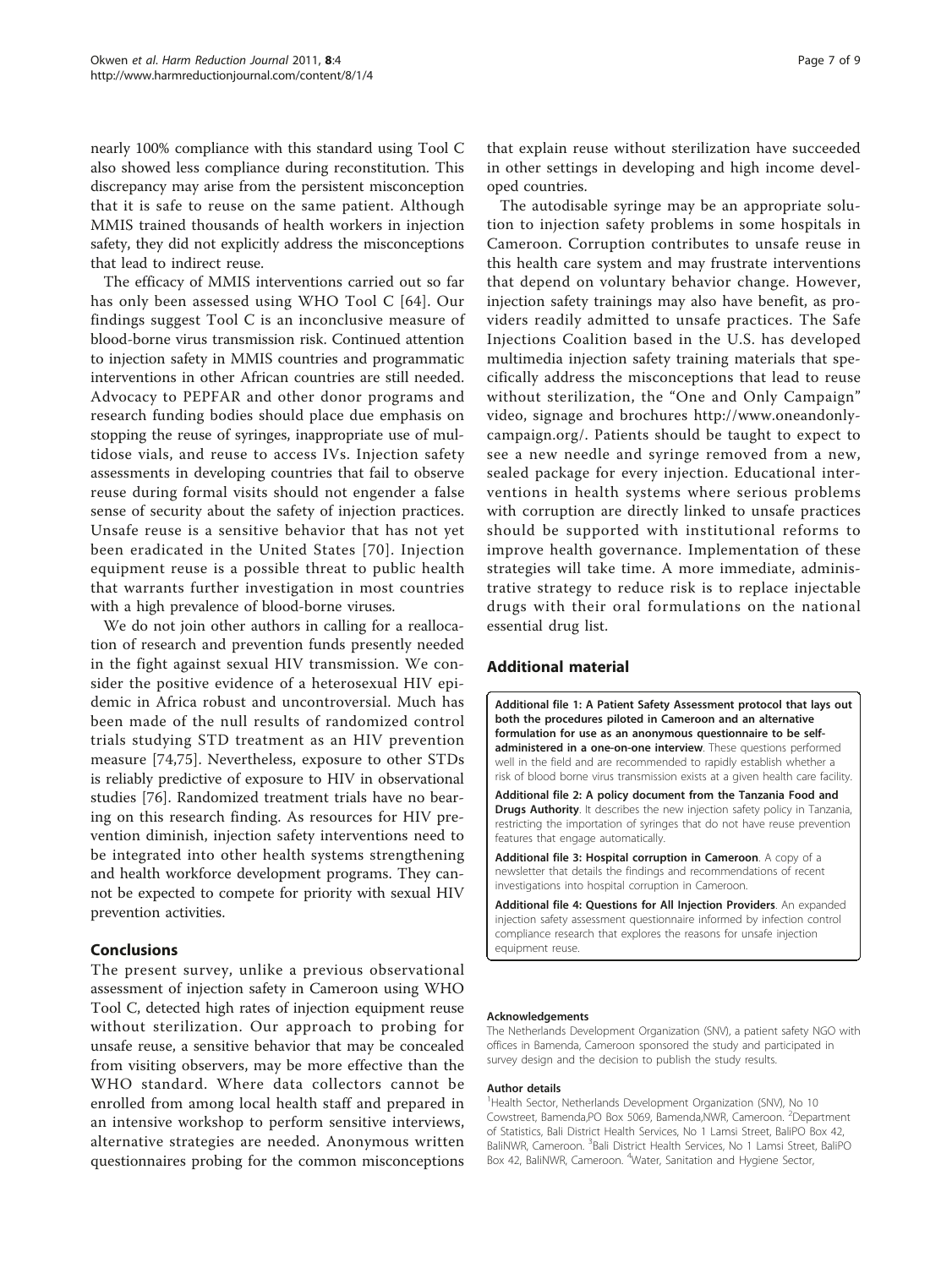<span id="page-7-0"></span>Netherlands Development Organization (SNV) No 10 Cowstreet, Bamenda,PO Box 5069, Bamenda,NWR, Cameroon. <sup>5</sup>School of Community Health Sciences, University of Nevada at Las Vegas, 431 Sunburst Dr., Henderson, NV 89002, USA. <sup>6</sup>District Hospital Bali, No 1 Lamsi Street, BaliPO Box 42, BaliNWR, Cameroon.

#### Authors' contributions

MPO served as principal investigator for this study; he facilitated the development of questionnaires, choosing of study participants and training of data collectors. He also contributed to data collection, analyses and development of manuscript. BYN contributed to developing questionnaires and data collection. FAA contributed to developing questionnaires. MVC supervised and proof read questionnaires before implementation; she also contributed to manuscript finalization. Also approved sponsor of the study, SNV. SRR contributed to literature review, developing questionnaires, statistical analysis, and development of manuscript. ECE contributed to developing questionnaires, facilitating data collection and mobilizing staff to participate in study. All authors read and approved the final manuscript.

#### Authors' information

MPO: This is a medical doctor in Cameroon; he has been practicing medicine and research in resource limited setting and research. He works as advisor and country focal point for health at the Netherlands Development Organisation (SNV). Related publications include: (1) Unsafe injections: A joint statement of the Research Agenda, International Journal of STD & AIDS; (2) Detection of a new sub genotype of HBV in Cameroon but not in neighbouring Nigeria, Clin Microb Infection March 2010. BYN: This is a mid wife nurse practicing nurse at Bali DHS; he has 6 years of experience in maternity and public health care in resource limited setting. His daily work includes taking deliveries, collecting DHS data and supervising staff in the health areas. FAA: He is the district medical officer at Bali Health District. MVC: She is the Portfolio coordinator at SNV North West region. She is a Water, Sanitation and Hygiene (WaSH) expert of Beninoise nationality currently doing advisory practice in Cameroon. SRR: She is a MPH student at the University of Nevada at Las Vegas. ECE: This is a medical doctor and chief medical officer at the district hospital in Bali. He has been in medical practice for about 10 years in resource limited settings in most parts he has been in position of medical director of district hospitals.

#### Competing interests

The authors declare that they have no competing interests.

#### Received: 27 September 2010 Accepted: 7 February 2011 Published: 7 February 2011

#### References

- Apetrei C, Becker J, Metzger M, Gautam R, Engle J, Wales A, Eyong M, Sama M, Foley B, Drucker E, Marx P: [Potential for HIV transmission](http://www.ncbi.nlm.nih.gov/pubmed/16603865?dopt=Abstract) [through unsafe injections.](http://www.ncbi.nlm.nih.gov/pubmed/16603865?dopt=Abstract) AIDS 2006, 20:1074-1076.
- 2. Simonsen L, Kane A, Lloyd J, Zaffran M, Kane M: [Unsafe injections in the](http://www.ncbi.nlm.nih.gov/pubmed/10593026?dopt=Abstract) [developing world and transmission of bloodborne pathogens: a review.](http://www.ncbi.nlm.nih.gov/pubmed/10593026?dopt=Abstract) Bull World Health Organ 1999, 77:789-800.
- 3. Linegar A: [Re-use of single-use disposable instrumentation.](http://www.ncbi.nlm.nih.gov/pubmed/11196024?dopt=Abstract) S Afr Med J 2000, 90:1097-1098.
- 4. UNICEF: Cameroon Statistics. 2008 [[http://www.unicef.org/infobycountry/](http://www.unicef.org/infobycountry/cameroon_statistics.html) [cameroon\\_statistics.html\]](http://www.unicef.org/infobycountry/cameroon_statistics.html).
- 5. Dziekan G, Chisholm D, Johns B, Rovira J, Hutin Y: [The cost-effectiveness](http://www.ncbi.nlm.nih.gov/pubmed/12764494?dopt=Abstract) [of policies for the safe and appropriate use of injection in health care](http://www.ncbi.nlm.nih.gov/pubmed/12764494?dopt=Abstract) [settings.](http://www.ncbi.nlm.nih.gov/pubmed/12764494?dopt=Abstract) Bull World Health Organ 2003, 81:277-285.
- 6. Alter M: [Healthcare should not be a vehicle for transmission of hepatitis](http://www.ncbi.nlm.nih.gov/pubmed/18023493?dopt=Abstract) [C virus.](http://www.ncbi.nlm.nih.gov/pubmed/18023493?dopt=Abstract) J Hepatol 2008, 48:2-4.
- 7. Trepanier CA, Lessard MR, Brochu JG, Denault PH: [Risk of cross-infection](http://www.ncbi.nlm.nih.gov/pubmed/2311144?dopt=Abstract) [related to the multiple use of disposable syringes.](http://www.ncbi.nlm.nih.gov/pubmed/2311144?dopt=Abstract) Can J Anaesth 1990, 37:156-9.
- 8. Perz J, Thompson N, Schaefer M, Patel P: [US outbreak investigations](http://www.ncbi.nlm.nih.gov/pubmed/20123446?dopt=Abstract) [highlight the need for safe injection practices and basic infection](http://www.ncbi.nlm.nih.gov/pubmed/20123446?dopt=Abstract) [control.](http://www.ncbi.nlm.nih.gov/pubmed/20123446?dopt=Abstract) Clin Liver Dis 2010, 14:137-151.
- Pokrovskii V, Eramova I, Deulina M, Lipetikov V, Iashkulov K, Sliusareva L, Chemizova N, Savchenko S: [An intrahospital outbreak of HIV infection in](http://www.ncbi.nlm.nih.gov/pubmed/2143611?dopt=Abstract) [Elista.](http://www.ncbi.nlm.nih.gov/pubmed/2143611?dopt=Abstract) Zh Mikrobiol Epidemiol Immunobiol 1990, 4:17-23.
- 10. El Sayed N, Gomatos P, Beck-Sague C, Dietrich U, von Briesen H, Osmanov S, Esparza J, Arthur R, Wahdan M, Jarvis W: [Epidemic](http://www.ncbi.nlm.nih.gov/pubmed/10608755?dopt=Abstract) [transmission of human immunodeficiency virus in renal dialysis centers](http://www.ncbi.nlm.nih.gov/pubmed/10608755?dopt=Abstract) [in Egypt.](http://www.ncbi.nlm.nih.gov/pubmed/10608755?dopt=Abstract) J Infect Dis 2000, 181:91-97.
- 11. Hersh B, Popovici F: [Acquired immunodeficiency syndrome in Romania.](http://www.ncbi.nlm.nih.gov/pubmed/1679471?dopt=Abstract) Lancet 1991, 338:645-649.
- 12. Anon: Acquired Immunodeficiency Syndrome (AIDS): data at 31 December 1989. Wkly Epid rec 1990, 65:1-2.
- 13. SIDA: Situation de la region Europeene de l'OMS au 31 mars 1990 et analyse des case transfusionnels au 31 decembre 1989. Rel Epidemiol Hebd 1990, 65:239-242.
- 14. Dente K, Hess J: [Pediatric AIDS in Romania-a country faces its epidemic](http://www.ncbi.nlm.nih.gov/pubmed/16926750?dopt=Abstract) [and serves as a model of success.](http://www.ncbi.nlm.nih.gov/pubmed/16926750?dopt=Abstract) Medscape General Medicine 2006, 8:11.
- 15. Dumitrescu O, Kalish M, Kliks S, Bandea C, Levy J: [Characterization of](http://www.ncbi.nlm.nih.gov/pubmed/8106761?dopt=Abstract) [human immunodeficiency virus type 1 isolates from children in](http://www.ncbi.nlm.nih.gov/pubmed/8106761?dopt=Abstract) Romania: [identification of a new envelope subtype.](http://www.ncbi.nlm.nih.gov/pubmed/8106761?dopt=Abstract) J Infect Dis 1994, 169:281-288.
- 16. Bagchi S: [Kazakh medical workers guilty of causing HIV outbreak.](http://www.ncbi.nlm.nih.gov/pubmed/17695650?dopt=Abstract) Lancet Infect Dis 2007, 7:512.
- 17. Utyasheva L, Kyrgystan: Nine health care workers guilty of negligence causing HIV transmission among children. HIV AIDS Policy Law Rev 2008, 13:48-49.
- 18. Emmanuel F: Outbreak investigation: Mohalla JogiPura, Jalal Pur Jattan. HIV/AIDS Surveillance Project, PACP-Punjab internal report; 2010.
- 19. Tool C: Revised. 2008 [\[http://infocooperation.org/hss/documents/s15944e/](http://infocooperation.org/hss/documents/s15944e/s15944e.pdf) [s15944e.pdf](http://infocooperation.org/hss/documents/s15944e/s15944e.pdf)].
- 20. SIGN: Cameroon Injection Safety Assessment Report. 2003.
- 21. Measure DHS: Cameroon Demographic and Health Survey. 2004 [\[http://](http://www.measuredhs.com/pubs/pub_details.cfm?ID = 543&ctry_id = 4&SrchTp=ctry&flag=sur&cn=Cameroon) [www.measuredhs.com/pubs/pub\\_details.cfm?ID = 543&ctry\\_id =](http://www.measuredhs.com/pubs/pub_details.cfm?ID = 543&ctry_id = 4&SrchTp=ctry&flag=sur&cn=Cameroon) [4&SrchTp=ctry&flag=sur&cn=Cameroon](http://www.measuredhs.com/pubs/pub_details.cfm?ID = 543&ctry_id = 4&SrchTp=ctry&flag=sur&cn=Cameroon)].
- 22. Hauri A, Armstrong G, Hutin Y: [The global burden of disease attributable](http://www.ncbi.nlm.nih.gov/pubmed/14769164?dopt=Abstract) [to contaminated injections given in health care settings.](http://www.ncbi.nlm.nih.gov/pubmed/14769164?dopt=Abstract) Int J STD AIDS 2004, 15:7-16.
- 23. Tangy C, Diarra A, Yahaya R, Hakizimana M, Nguessan A, Mbensa G, Nebie Y, Dahourou H, Mbanya D, Shiboski C, Murphy E, Lefrere J: Characteristics of blood donors and donated blood in sub-Saharan Francophone Africa. Transfusion 2009, 49:1592-1599.
- 24. Mogtomo M, Fomekong S, Kuate H, Ngane A: [Screening of infectious](http://www.ncbi.nlm.nih.gov/pubmed/19801344?dopt=Abstract) [microorganisms in blood banks in Douala \(1995-2004\).](http://www.ncbi.nlm.nih.gov/pubmed/19801344?dopt=Abstract) Sante 2009, 19:3-8.
- 25. Madhava V, Burgess C, Drucker E: [Epidemiology of chronic hepatitis C](http://www.ncbi.nlm.nih.gov/pubmed/12062995?dopt=Abstract) [virus infection in sub-Saharan Africa.](http://www.ncbi.nlm.nih.gov/pubmed/12062995?dopt=Abstract) Lancet Infect Dis 2002, 2:293-302.
- 26. Njouom R, Pasquier C, Ayouba A, Tejiokem M, Vessiere A, Mfoupouendoun J, Tene G, Eteki N, Lobe M, Izopet J, Nerrienet E: [Low](http://www.ncbi.nlm.nih.gov/pubmed/16103623?dopt=Abstract) [risk of mother-to-child transmission of hepatitis C virus in Yaounde,](http://www.ncbi.nlm.nih.gov/pubmed/16103623?dopt=Abstract) [Cameroon: the ANRS 1262 study.](http://www.ncbi.nlm.nih.gov/pubmed/16103623?dopt=Abstract) Am J Trop Med Hyg 2005, 73:460-466.
- 27. Njouom R, Pasquier C, Ayouba A, Sandres-Saune K, Mfoupouendoun J, Mony Lobe M, Tene G, Thonnon J, Izopet J, Nerrienet E: [Hepatitis C virus](http://www.ncbi.nlm.nih.gov/pubmed/12526049?dopt=Abstract) [infection among pregnant women in Yaounde, Cameroon: prevalence,](http://www.ncbi.nlm.nih.gov/pubmed/12526049?dopt=Abstract) [viremia, and genotypes.](http://www.ncbi.nlm.nih.gov/pubmed/12526049?dopt=Abstract) J Med Virol 2003, 69:384-390.
- 28. Nerrienet E, Pouillot R, Lachenal G, Njouom R, Mfoupouendoun J, Bilong C, Mauclere P, Pasquier C, Ayouba A: [Hepatitis C virus infection in](http://www.ncbi.nlm.nih.gov/pubmed/15834878?dopt=Abstract) [Cameroon: a cohort effect.](http://www.ncbi.nlm.nih.gov/pubmed/15834878?dopt=Abstract) J Med Virol 2005, 76:208-214.
- 29. Goldstein S, Zhou F, Hadler S, Bell B, Mast E, Margolis H: [A mathematical](http://www.ncbi.nlm.nih.gov/pubmed/16249217?dopt=Abstract) [model to estimate global hepatitis B disease burden and vaccination](http://www.ncbi.nlm.nih.gov/pubmed/16249217?dopt=Abstract) [impact.](http://www.ncbi.nlm.nih.gov/pubmed/16249217?dopt=Abstract) Int J Epidemiol 2005, 34:1329-1339.
- 30. Gisselquist D, Upham G, Potterat JJ: [Efficiency of Human](http://www.ncbi.nlm.nih.gov/pubmed/16941321?dopt=Abstract) [Immunodeficiency Virus transmission through injections and other](http://www.ncbi.nlm.nih.gov/pubmed/16941321?dopt=Abstract) [medical procedures: evidence, estimates, and unfinished business.](http://www.ncbi.nlm.nih.gov/pubmed/16941321?dopt=Abstract) Infect Control Hosp Epidemiol 2006, 27:944-952.
- 31. Schmid GP, Buve A, Mugyenyi P, Garnett GP, Hayes RJ, Williams BG, Calleja JG, De Cock KM, Whitworth JA, Kapiga SH, Ghys PD, Hankins C, Zaba B, Heimer R, Boerma JT: [Transmission of HIV-1 infection in sub-](http://www.ncbi.nlm.nih.gov/pubmed/14962531?dopt=Abstract)[Saharan Africa and effect of elimination of unsafe injections.](http://www.ncbi.nlm.nih.gov/pubmed/14962531?dopt=Abstract) Lancet 2004, 363:482-488.
- 32. Reid S, Juma O: [Minimum infective dose of HIV for parenteral dosimetry.](http://www.ncbi.nlm.nih.gov/pubmed/19948896?dopt=Abstract) Int J STD AIDS 2009, 20:828-833
- 33. Zogo P, Yondo D, Nkoa F, Ndongo J, Mba R, Bonono-Momnougui R, Essi M, Ondoa H: Corruption in hospitals. Strategic Health Information Bull-Cameroon 2010, 2:2.